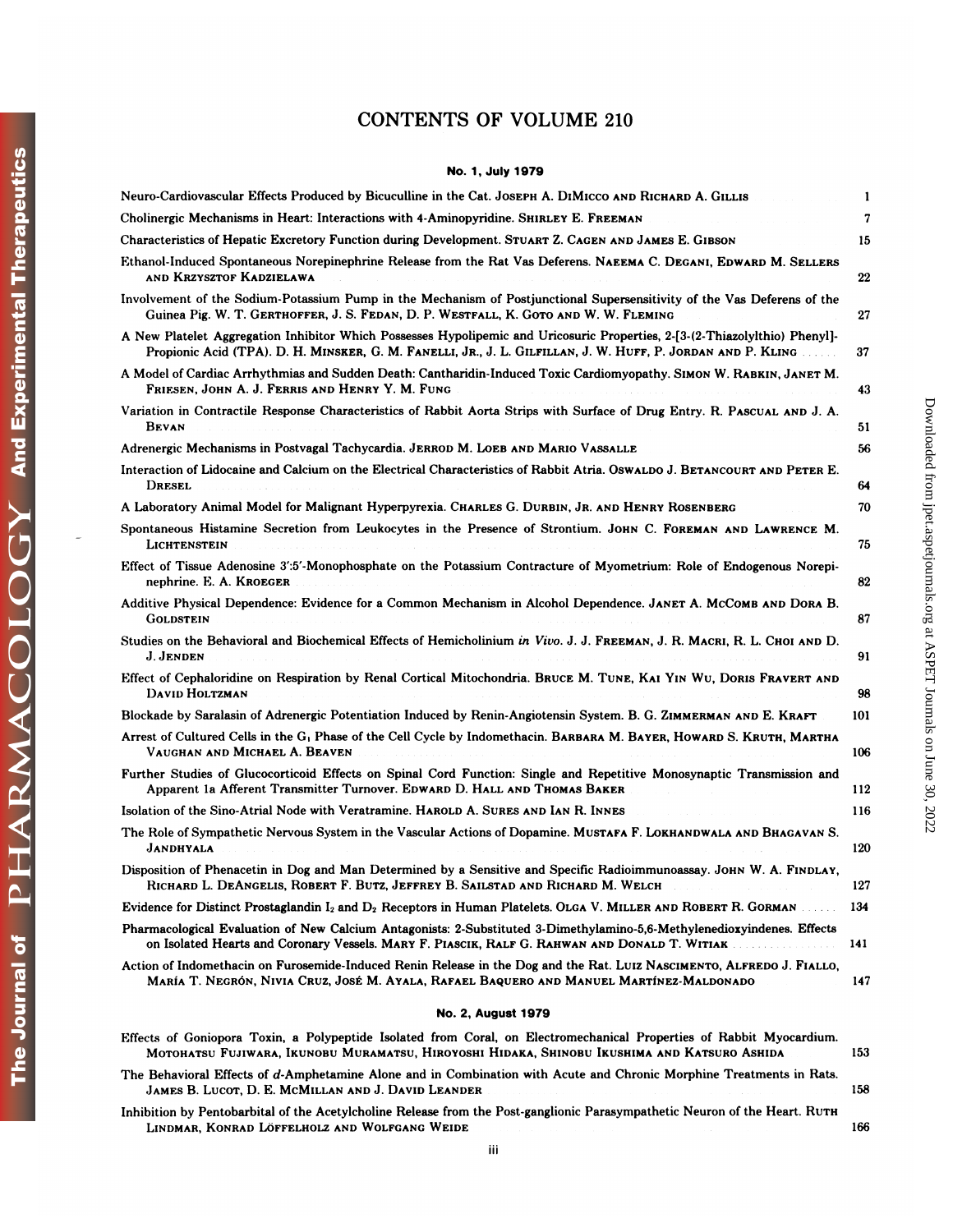## iv **Contents** Vol. 211

| <b>Contents</b>                                                                                                                                                                                                                                                                                                                                                            | Vol. 211 |
|----------------------------------------------------------------------------------------------------------------------------------------------------------------------------------------------------------------------------------------------------------------------------------------------------------------------------------------------------------------------------|----------|
| Electroencephalographic and Behavioral Tolerance to and Cross-Tolerance between D-Ala <sup>2</sup> -Methionine-Enkephalinamide and<br>Morphine in the Rat. FRANK C. TORTELLA, J. EDWARD MORETON AND NAIM KHAZAN                                                                                                                                                            | 174      |
| Effect of Phenytoin (DPH) Treatment on Methoxyflurane Metabolism in Rats. GEORGE H. CAUGHEY, SUSAN A. RICE, JON C.<br>KOSEK AND RICHARD I. MAZZE                                                                                                                                                                                                                           | 180      |
| Urate Excretion: Drug Interactions. G. M. FANELLI, JR. AND I. M. WEINER                                                                                                                                                                                                                                                                                                    | 186      |
| Effects of Norcocaine and Some Norcocaine Derivatives on Schedule-Controlled Behavior of Pigeons and Squirrel Monkeys. R.<br>D. SPEALMAN, S. R. GOLDBERG, R. T. KELLEHER, W. H. MORSE, D. M. GOLDBERG, C. G. HAKANSSON, K. A. NIEFORTH AND<br>E. S. LAZER                                                                                                                  | 196      |
| Behavioral Effects of Self-Administered Cocaine: Responding Maintained Alternately by Cocaine and Electric Shock in Squirrel<br>Monkeys. ROGER D. SPEALMAN AND R. T. KELLEHER <b>Experience All Annual Property</b>                                                                                                                                                        | 206      |
| Multiple Effects of Guanosine Triphosphate on Beta Adrenergic Receptors and Adenylate Cyclase Activity in Rat Heart, Lung<br>and Brain. LINDA R. HEGSTRAND, KENNETH P. MINNEMAN AND PERRY B. MOLINOFF                                                                                                                                                                      | 215      |
| Electrophysiological Effects of Mexiletine (Kö1173) on Ovine Cardiac Purkinje Fibers. FRANCIS M. WELD, J. THOMAS BIGGER.<br>Jr., Daniel Swistel, John Bordiuk and Yat H. Lau <b>Acceleration and Science and Science and Science and Science</b>                                                                                                                           | 222      |
| Cellular Pharmacology of 7(R)-O-Methylnogarol: A New Anticancer Agent. MERRILL J. EGORIN, RONALD E. CLAWSON, JEFFREY<br>L. COHEN, LOUIS A. ROSS AND NICHOLAS R. BACHUR                                                                                                                                                                                                     | 229      |
| Pharmacokinetics of Heparin. I. Studies of Dose Dependence in Rats. THORIR D. BJORNSSON AND GERHARD LEVY                                                                                                                                                                                                                                                                   | 237      |
| Pharmacokinetics of Heparin II. Studies of Time Dependence in Rats. THORIR D. BJORNSSON AND GERHARD LEVY                                                                                                                                                                                                                                                                   | 243      |
| Evidence for Luminal Uptake of Gentamicin in the Perfused Rat Kidney. VIRGINIA U. COLLIER, PAUL S. LIETMAN AND WILLIAM<br>Е. Мітсн                                                                                                                                                                                                                                         | 247      |
| Analysis of the Cardiac Stimulant Properties of (3.4-Dihydroxyphenyl)-Cyclopropylamine (ASL-7003) and 2-Amino-6.7-Dihy-<br>droxy-1,2,3,4-Tetrahydronaphthalene (A6,7DTN). R. J. GORCZYNSKI, W. G. ANDERSON, P. W. ERHARDT AND D. M. STOUT                                                                                                                                  | 252      |
| Alterations in High-Affinity Choline Uptake in Brain after Acute and Chronic Ethanol Treatment. WALTER A. HUNT, EDWARD<br>MAJCHROWICZ AND THOMAS K. DALTON                                                                                                                                                                                                                 | 259      |
| The Effects of Amiloride and Ouabain on Urinary Acidification by Turtle Bladder. Russell F. Husted and Phillp R. Steinmetz                                                                                                                                                                                                                                                 | 264      |
| An Electrophysiological Analysis of the Effects of Paraoxon at the Neuromuscular Junction. MICHAEL B. LASKOWSKI AND WOLF-<br><b>D. DETTBARN</b>                                                                                                                                                                                                                            | 269      |
| Depression of Adenosine Triphosphatase Activities in Isolated Liver Surface Membranes of 2.3.7.8-Tetrachlorodibenzo-p-Dioxin-<br>Treated Rats: Correlation with Effects on Ouabain Biliary Excretion and Bile Flow. RICHARD E. PETERSON, B. V. MADHUKAR,<br>K. H. YANG AND FUMIO MATSUMURA WELLOW CONTROL CONTROL CONTROL CONTROL CONTROLLED AND THE CONTROL CONTROL CONTR | 275      |
| Effects of a Prostaglandin E <sub>1</sub> Derivative, SC-29333, and Aspirin on Gastric Ionic Fluxes and Potential Differences in Dogs.                                                                                                                                                                                                                                     | 283      |
| The Effects of Phenytoin and Lidocaine on a Proprioceptor of the Cockroach, Blaberus discoidalis: A Simple Method for<br>Discriminating between Inhibitors of Sensory Transduction and Axonal Conduction. STANLEY M. SPINOLA, MICHAEL P.<br>LILLY, THOMAS M. MAHANY AND ARTHUR RAINES                                                                                      | 289      |
| Isoproterenol Excretion and Metabolism in the Isolated Perfused Rat Kidney. STANLEY J. SZEFLER AND MARGARET ACARA                                                                                                                                                                                                                                                          | 295      |
| Human Drug Self-Administration: Double-Blind Comparison of Pentobarbital, Diazepam, Chlorpromazine and Placebo. ROLAND<br>R. GRIFFITHS, GEORGE BIGELOW AND IRA LIEBSON<br>and the state of the state of<br>and and and analysis and analysis                                                                                                                               | 301      |
| No. 3, September 1979                                                                                                                                                                                                                                                                                                                                                      |          |
|                                                                                                                                                                                                                                                                                                                                                                            |          |

| No. 3. September 1979                                                                                                                                                                                    |
|----------------------------------------------------------------------------------------------------------------------------------------------------------------------------------------------------------|
| Microiontophoretic Studies on Noradrenergic Inhibition from Locus Coeruleus of Spinal Trigeminal Nucleus Neurons. MASASHI<br>Sasa, Sakae Fujimoto, Seishi Igarashi, Katsunori Munekiyo and Shuji Takaori |
| Clofibrate Displaces Warfarin from Plasma Proteins in Man: An Example of a Pure Displacement Interaction. THORIR D.<br>BJORNSSON, PETER J. MEFFIN, SARAH SWEZEY AND TERRENCE F. BLASCHKE                 |
| Effects of Clofibrate and Warfarin Alone and in Combination on the Disposition of Vitamin K <sub>1</sub> . THORIR D. BJORNSSON, PETER<br>J. MEFFIN, SARAH E. SWEZEY AND TERRENCE F. BLASCHKE             |
| Dissociation between Opiate-Like and Antidiarrheal Activities of Antidiarrheal Drugs. C. J. E. NIEMEGEERS, J. L. McGUIRE, J.<br>J. P. HEYKANTS AND P. A. J. JANSSEN                                      |
| Comparative Nephrotoxicities of Gentamicin, Netilmicin and Tobramycin in the Rat. LEONARDO SOBERON, RALPH L. BOWMAN,<br>ENRIQUE PASTORIZA-MUNOZ AND GEORGE J. KALOYANIDES                                |
| Vasopressin Stimulates Thromboxane Synthesis in the Toad Urinary Bladder: Effects of Imidazole. RONALD M. BURCH, DANIEL<br>R. KNAPP AND PERRY V. HALUSHKA                                                |
| Effect of Cholera Enterotoxin on Pacemaker Rate and Cyclic Adenosine 3':5'-Monophosphate in Isolated Rabbit Sinoatrial Node.                                                                             |
| Consequent Events as Determinants of Drug Effects on Schedule-Controlled Behavior: Modification of Effects of Cocaine and d-<br>Amphetamine Following Chronic Amphetamine Administration. MARC N. BRANCH |